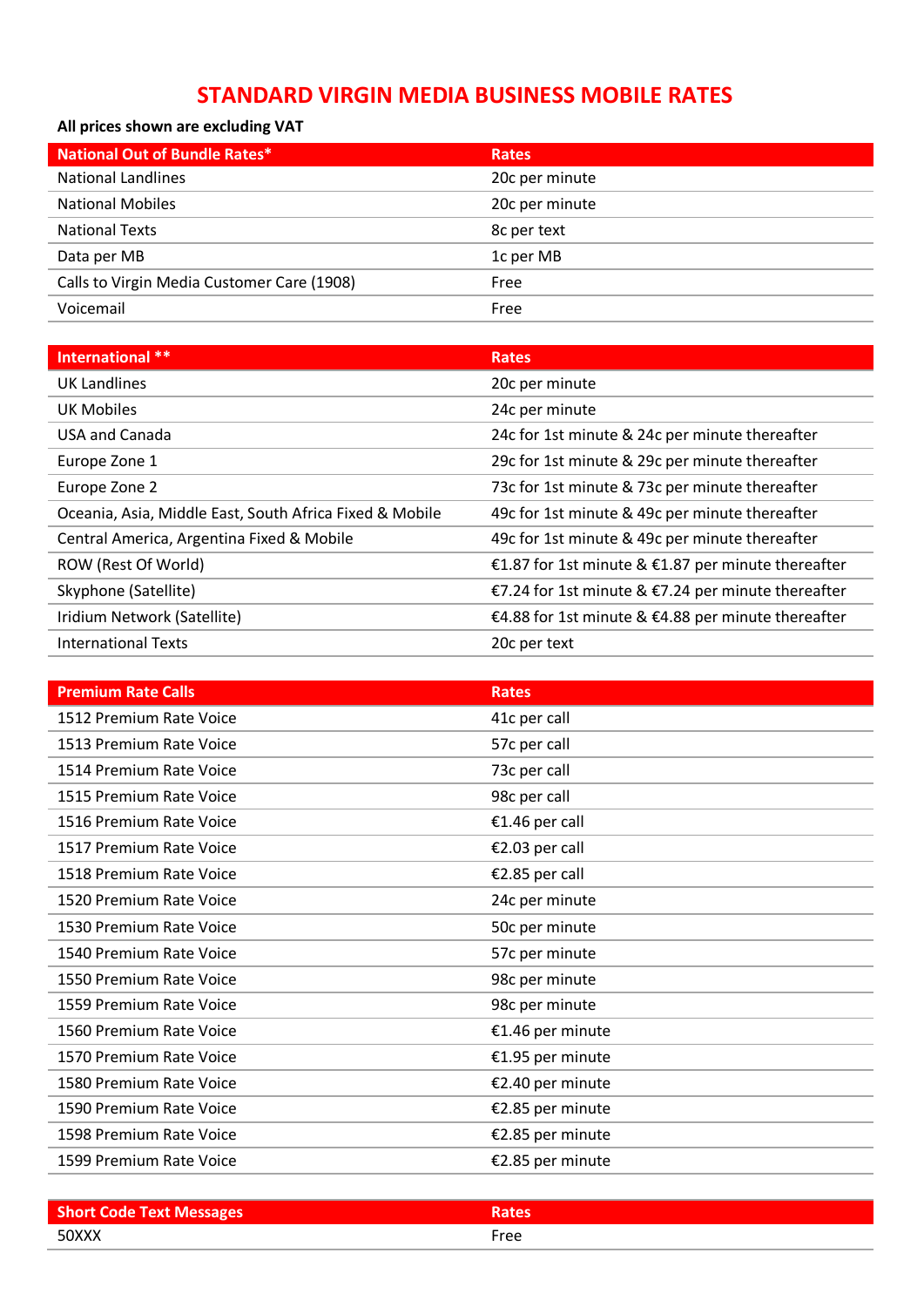| 51XXX | Up to 12c per text |
|-------|--------------------|
| 53XXX | Up to 65c per text |
| 57XXX | 65c or above       |

| <b>Directory Enquiries &amp; Other Rates</b> | <b>Rates</b>                           |
|----------------------------------------------|----------------------------------------|
| 11811 Eir Ireland                            | €2.43 set up fee & €2.43 per minute    |
| 11818 Eir International                      | €3.24 set up fee & €2.43 per minute    |
| 11850 Conduit Ireland                        | €3.24 set up fee & €2.43 per minute    |
| 11860 Conduit International                  | €3.24 B31set up fee & €2.68 per minute |
| 11888 Directory Enquiries                    | 40c set up fee & 40c per minute        |
| 11890 Directory Enquiries                    | €2.43 set up fee & €1.05 per minute    |
| 11891 Directory Enquiries                    | €1.62 set up fee & 56c per minute      |
| 1850                                         | 20c per minute                         |
| 1890                                         | 20c per minute                         |
| 0818                                         | 20c per minute                         |
| 076                                          | €0.03 per minute                       |
| Pager                                        | 29c per minute                         |
| Freefone 1800                                | Free                                   |
| Call Divert to Voicemail                     | Free                                   |
| Call Divert to another number                | 16c per minute                         |
| Emergency Calls to 999 and 112               | Free                                   |
| Direct Debit Failure Fee                     | €8.13                                  |

#### **International Calling Zones:**

**Europe Zone 1**: Andorra, Austria, Belgium, Czech-Republic, Denmark, Faroe-Islands, Finland, France, Germany, Greece, Greenland, Hungary, Iceland, Italy, Liechtenstein, Luxembourg, Monaco, Netherlands, Norway, Poland, Portugal, San-Marino, Spain, Sweden, Switzerland, Vatican-City.

**Europe Zone 2**: Albania, Algeria, Armenia, Azerbaijan, Belarus, Bosnia – Herzegovina, Bulgaria, Croatia, Cyprus, Egypt, Estonia, Georgia, Gibraltar, Israel, Kazakhstan, Kyrgyzstan, Latvia, Lithuania, Macedonia, Malta, Montenegro, Moldova, Morocco, Romania, Russia, Serbia, Slovakia, Slovenia, Tajikistan, Tunisia, Turkey, Turkmenistan, Ukraine, Uzbekistan.

**Oceania, Asia, Middle East, South Africa Fixed & Mobile**: Australia, Bahrain, China, Christmas Island, Hong Kong, Indonesia, Japan, Jordan, Kuwait, Lebanon, Malaysia, New Zealand, Norfolk Island, Oman, Palestine, Philippines, Saudi Arabia, Syria, Taiwan, Thailand, United Arab Emirates, Singapore, South Africa, Vietnam.

**Central America, Argentina Fixed & Mobile**: Anguilla, Antigua and Barbuda, Argentina, Bahamas, Barbados, Bermuda, British Virgin Islands, Cayman Islands, Dominica, Dominican Republic, Grenada, Jamaica, Mexico, Montserrat, Puerto Rico, St. Kitts and Nevis, St. Lucia, Trinidad and Tobago, Turks and Caicos Islands.

**Rest of World**: Remaining fixed and mobile destinations not listed above.

**Skyphone:** Skyphone Atlantic East, Skyphone - Atlantic West, Skyphone - Indian Ocean, Skyphone - Pacific Ocean.

\*Rates effective from December 21st 2020. All rates are inclusive of VAT. All conditions and prices apply to calls made within the Republic of Ireland, to other Irish numbers. All calls made using an international prefix, including calls to Northern Ireland, are classed as international calls.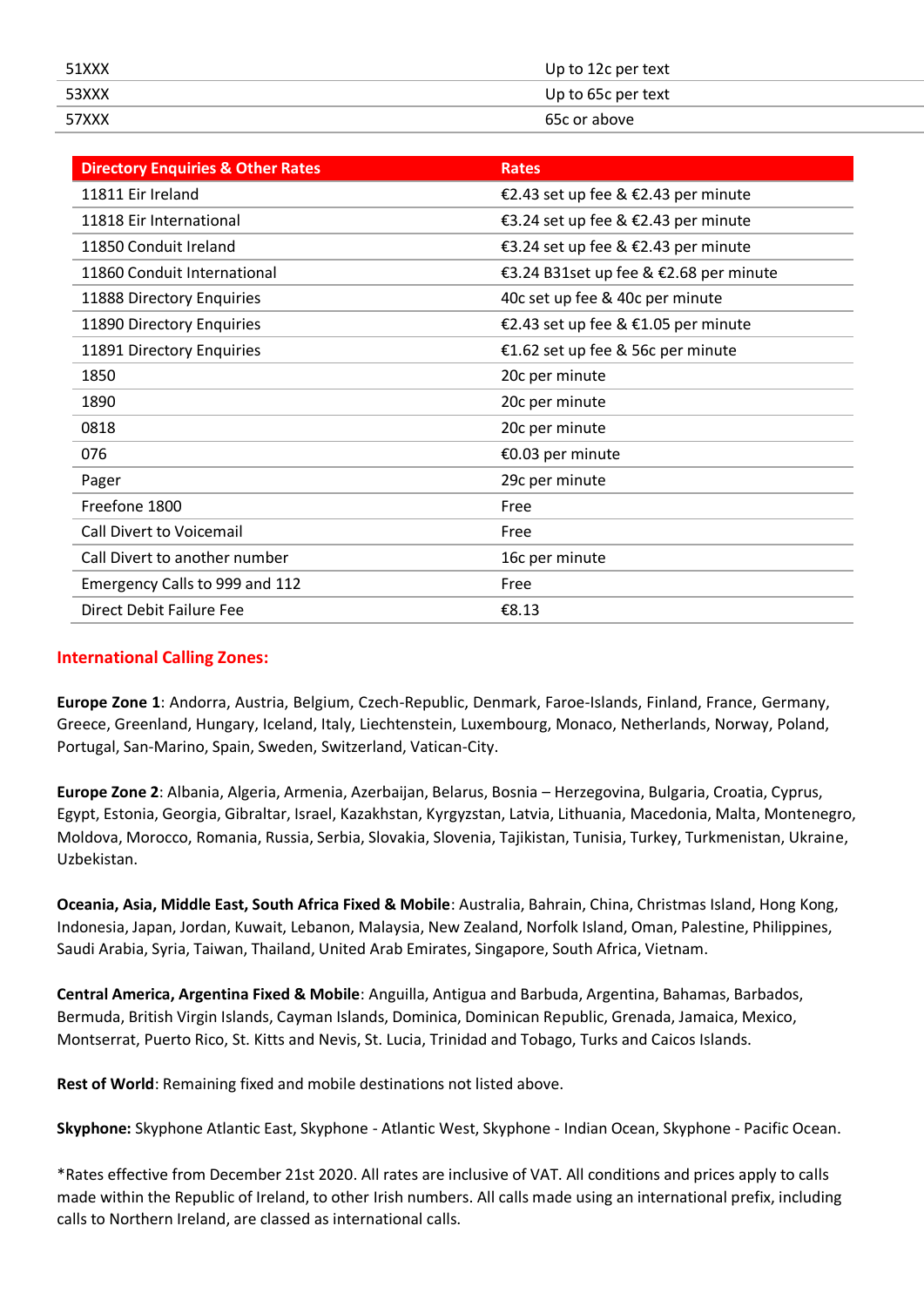\*\* All International calls, excluding calls to the UK, are subject to a minimum call charge of 1 minute, per second billing applies thereafter.

# **ROAMING RATES**

## **While Roaming in EU**

| <b>EU Out of Bundle Rates</b>              | <b>Rates</b>   |
|--------------------------------------------|----------------|
| Calls to home & EU Landlines               | 20c per minute |
| Calls to home & EU Mobiles                 | 20c per minute |
| Calls to Zone 2 & Rest of World            | 97c per minute |
| Receiving a call                           | Free           |
| Texts to home & EU Mobiles                 | 8c per text    |
| Texts to Zone 2 & Rest of World            | 2c per text    |
| Data per MB                                | 0.29c per MB   |
| Calls to Virgin Media Customer Care (1908) | Free           |
| Voicemail                                  | Free           |

| <b>Surcharges when EU Roaming Fair Usage Exceeded</b> | Rates           |
|-------------------------------------------------------|-----------------|
| Data per GB when EU Roaming Data Cap exceeded         | €3.00 per GB    |
| Usage for Non-Periodic travel - Data                  | €3.00 per GB    |
| Usage for Non-Periodic travel - Minutes               | 3.2c per minute |
| Usage for Non-Periodic travel - Texts                 | 1c per text     |

### **Calls while Roaming in Zones 2 and Rest of World\*\*\***

| When you are<br><b>Roaming in</b> | Cost to make a call to a country<br>in Zone 1 EU | Cost to make a call to<br>other country in Zone 2<br>& Rest of World | Cost to receive a<br>call |
|-----------------------------------|--------------------------------------------------|----------------------------------------------------------------------|---------------------------|
| Zone 2 (USA &<br>Canada)          | 97c per minute                                   | 97c per minute                                                       | 80c per minute            |
| Rest of World                     | €2.03 per minute                                 | €2.03 per minute                                                     | 97c per minute            |

# **Texts & Data while Roaming in Zones 2 and Rest of World**

| When you are<br><b>Roaming in</b> | To Send a Text Message to any<br>country | To receive a Text | Data cost per<br><b>MB</b> |
|-----------------------------------|------------------------------------------|-------------------|----------------------------|
| Zone 2 (USA &<br>Canada)          | 33c per Text                             | Free              | €5.69 per MB               |
| Rest of World                     | 33c per Text                             | Free              | €5.69 per MB               |

## **Other Calls (Voicemail & Customer care)**

| When you are Roaming in | To access your Voicemail | <b>To Call Customer Care</b> |
|-------------------------|--------------------------|------------------------------|
| Zone 2 (USA & Canada)   | 97c per minute           | 97c per minute               |
| Rest of World           | €2.03 per minute         | €2.03 per minute             |

#### **International Roaming Zones:**

**EU:** Austria, Belgium, Bulgaria, Croatia, Cyprus, Czech Republic, Denmark, Estonia, Faroe Islands, Finland, France, Germany, Gibraltar, Greece, Guadeloupe, Hungary, Iceland, Italy, Latvia, Liechtenstein, Lithuania, Luxembourg,